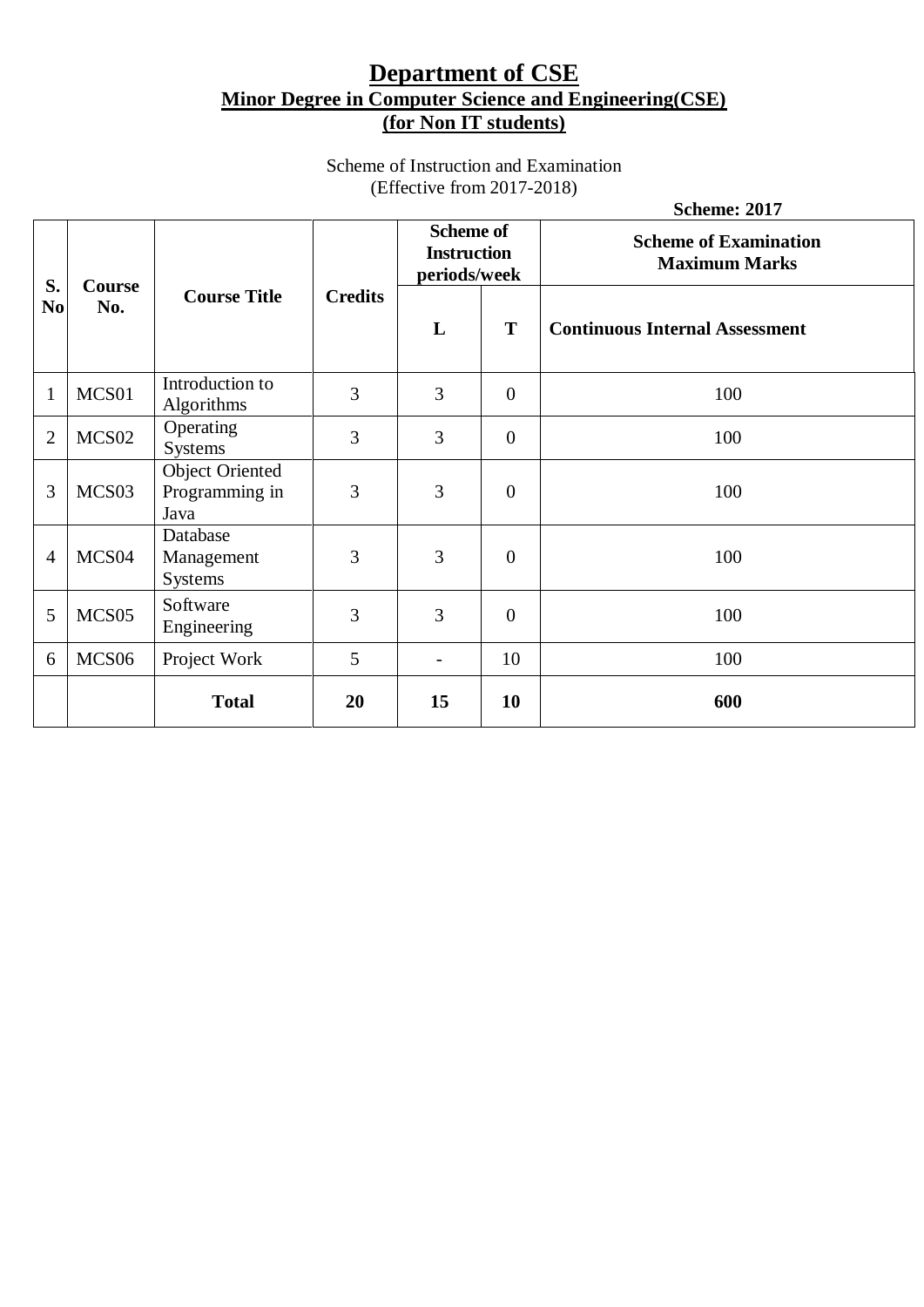### **INTRODUCTION TO ALGORITHMS (INA)**

| <b>B Tech : Minor Degree CSE</b>    |                   |  |  |                | <b>Scheme: 2017</b>                   |
|-------------------------------------|-------------------|--|--|----------------|---------------------------------------|
| <b>CourseCode</b>                   | <b>Hours/Week</b> |  |  | <b>Credits</b> | <b>Maximum Marks</b>                  |
| MCS <sub>01</sub>                   |                   |  |  | $\mathbf C$    | <b>Continuous Internal Assessment</b> |
|                                     |                   |  |  |                | 100                                   |
| <b>Sessional ExamDuration:2 Hrs</b> |                   |  |  |                | <b>EndExamDuration:3 Hrs</b>          |

**CourseOutcomes:** At the end ofthecoursestudents willbe able to

**CO1:**Understand fundamental characteristics, design, analysis and complexities of algorithms.

**CO2**: Describe the divide-and-conquer paradigm and explain when an algorithmic design situation calls for it. **CO3:**Understandand develop algorithms for well-known problems using greedy methods.

**CO4:**Understand and apply dynamic-programming approach for designing graph and matrix based algorithms. **CO5:**Understand the concept of backtracking for traversal and search algorithms.

#### **UNIT– I**

**Algorithms-** Problem Solving, Introduction to Algorithms, Characteristics of algorithms, Algorithm design tools: Pseudocode and flowchart, Analysis of Algorithms, Complexity of algorithms- Space complexity, Time complexity, Asymptotic notation- Big-O, Theta and Omega.

#### **UNIT– II**

**Divide and Conquer:** General method, Binary search, Finding Maximum and Minimum, Merge sort, Quick sort, Strassen's Matrix Multiplication.

#### **UNIT– III**

**Greedy method:** The General Method, Knapsack Problem, Tree Vertex splitting, Job Sequencing with Deadlines, Minimum-Cost Spanning Trees, Optimal Storage on Tapes, Optimal Merge Patterns, Single Source Shortest Paths.

#### **UNIT– IV**

**Dynamic Programming:** The General Method, Multistage Graphs, All Pairs Shortest Paths, Optimal Binary Search Trees, String Editing problem, Reliability Design, The Travelling Salesperson Problem.

### **UNIT– V**

**Backtracking:** The General Method, The 8-Queens Problem, Sum of Subsets, Graph Coloring and Hamiltonian cycles.

#### **TextBooks :**

1. Fundamentals of Computer Algorithms, 2nd Edition, Ellis Horowitz, SartajSahni and S. Rajasekharan, Universities Press.

#### 1. **ReferenceBooks :**

- 1. Algorithm Design: Foundations, Analysis and Internet examples, M. T. Goodrich and R. Tomassia, John Wiley and sons.
- 2. Design and Analysis of Algorithms, S. Sridhar, Oxford Univ. Press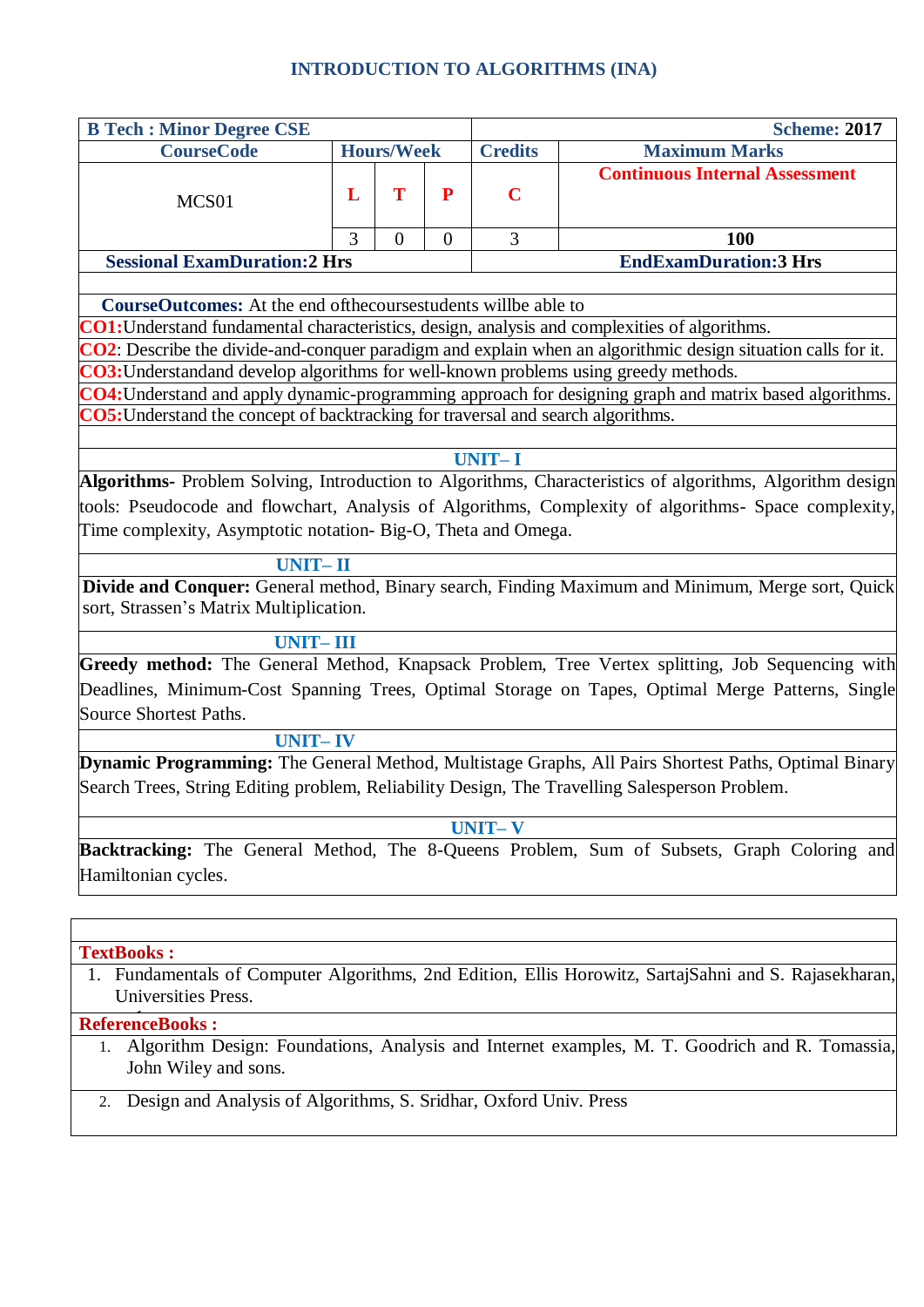# **OPERATING SYSTEMS (OS)**

| <b>B Tech : Minor Degree CSE</b>                                                                                                                                                                                                                                                                                                                                                                                                                        |   |                | <b>Scheme: 2017</b> |                                        |                                                                                        |  |  |  |  |
|---------------------------------------------------------------------------------------------------------------------------------------------------------------------------------------------------------------------------------------------------------------------------------------------------------------------------------------------------------------------------------------------------------------------------------------------------------|---|----------------|---------------------|----------------------------------------|----------------------------------------------------------------------------------------|--|--|--|--|
| <b>Hours/Week</b><br><b>CourseCode</b>                                                                                                                                                                                                                                                                                                                                                                                                                  |   |                |                     | <b>Credits</b><br><b>Maximum Marks</b> |                                                                                        |  |  |  |  |
|                                                                                                                                                                                                                                                                                                                                                                                                                                                         |   |                |                     |                                        | <b>Continuous Internal Assessment</b>                                                  |  |  |  |  |
| MCS <sub>02</sub>                                                                                                                                                                                                                                                                                                                                                                                                                                       |   | T              | P                   | $\mathbf C$                            |                                                                                        |  |  |  |  |
|                                                                                                                                                                                                                                                                                                                                                                                                                                                         |   |                |                     |                                        |                                                                                        |  |  |  |  |
|                                                                                                                                                                                                                                                                                                                                                                                                                                                         | 3 | $\overline{0}$ | $\overline{0}$      | 3                                      | 100                                                                                    |  |  |  |  |
| <b>Sessional ExamDuration:2 Hrs</b><br><b>EndExamDuration:3 Hrs</b>                                                                                                                                                                                                                                                                                                                                                                                     |   |                |                     |                                        |                                                                                        |  |  |  |  |
|                                                                                                                                                                                                                                                                                                                                                                                                                                                         |   |                |                     |                                        |                                                                                        |  |  |  |  |
| <b>CourseOutcomes:</b> At the end of the course students will be able to                                                                                                                                                                                                                                                                                                                                                                                |   |                |                     |                                        |                                                                                        |  |  |  |  |
| <b>CO1:</b> Understand the Operating Systems design structure and its services                                                                                                                                                                                                                                                                                                                                                                          |   |                |                     |                                        |                                                                                        |  |  |  |  |
|                                                                                                                                                                                                                                                                                                                                                                                                                                                         |   |                |                     |                                        | CO2: Demonstrate Process Scheduling algorithms and Inter-Process Communication systems |  |  |  |  |
| CO3: Classify memory management techniques and virtual memory mechanisms                                                                                                                                                                                                                                                                                                                                                                                |   |                |                     |                                        |                                                                                        |  |  |  |  |
| CO4: Summarize the Disk scheduling algorithms and file system implementation.                                                                                                                                                                                                                                                                                                                                                                           |   |                |                     |                                        |                                                                                        |  |  |  |  |
| <b>CO5:</b> Apply the Deadlock handling mechanisms                                                                                                                                                                                                                                                                                                                                                                                                      |   |                |                     |                                        |                                                                                        |  |  |  |  |
|                                                                                                                                                                                                                                                                                                                                                                                                                                                         |   |                |                     |                                        |                                                                                        |  |  |  |  |
|                                                                                                                                                                                                                                                                                                                                                                                                                                                         |   |                |                     | <b>UNIT-I</b>                          |                                                                                        |  |  |  |  |
| What Operating Systems Do, Operating System -Structure, Operations, Services, User Operating System<br>Interface, System Calls, Types of System Calls.<br><b>UNIT-II</b><br><b>Process Management:</b><br>Process Concept, Process Scheduling, Scheduling Criteria, Scheduling Algorithms, Operations on<br>Processes, Interprocess Communication, Examples of IPC Systems, Process Synchronization, Critical<br>Section Problem, Semaphores, Monitors. |   |                |                     |                                        |                                                                                        |  |  |  |  |
| <b>UNIT-III</b>                                                                                                                                                                                                                                                                                                                                                                                                                                         |   |                |                     |                                        |                                                                                        |  |  |  |  |
| <b>Memory Management:</b><br>Main Memory-Background, Swapping, Contiguous Memory Allocation, Segmentation, Paging,<br>Virtual Memory-:Background, Demand paging, Page Replacement, Allocation of Frames.<br><b>UNIT-IV</b>                                                                                                                                                                                                                              |   |                |                     |                                        |                                                                                        |  |  |  |  |
| <b>Storage Management:</b>                                                                                                                                                                                                                                                                                                                                                                                                                              |   |                |                     |                                        |                                                                                        |  |  |  |  |
| Mass Storage Structure-Storage Structure, Disk Structure, Disk Scheduling.<br>File System Interface- File Concepts, Access Methods, File system Structure, File system<br>Implementation, Directory Implementation, Allocation Methods, Free-Space Management.                                                                                                                                                                                          |   |                |                     |                                        |                                                                                        |  |  |  |  |
|                                                                                                                                                                                                                                                                                                                                                                                                                                                         |   |                |                     | <b>UNIT-V</b>                          |                                                                                        |  |  |  |  |
| <b>Deadlocks:</b><br>System Model, Deadlock Characterization, Methods for Handling Deadlocks, Deadlock Prevention,                                                                                                                                                                                                                                                                                                                                      |   |                |                     |                                        |                                                                                        |  |  |  |  |

Deadlock Avoidance, Deadlock Detection, Recovery from Deadlock.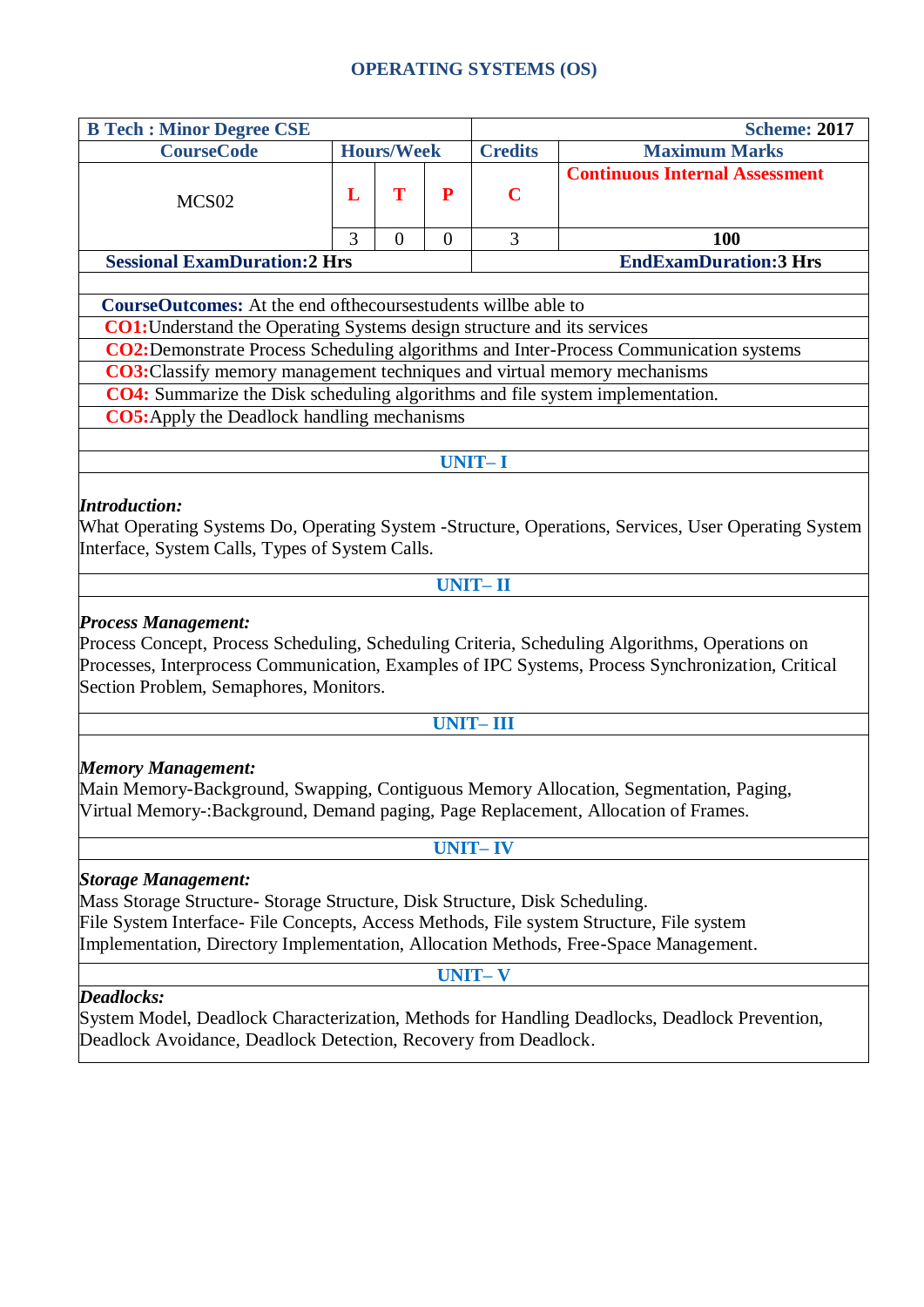# **TextBooks :**

1. Silberschatz, Galvin and Gagne, Operating System Concepts, 9th edition, [2013] WILEY INDIA Edition.

### **ReferenceBooks :**

- 1. Gagne [2003], [6th Edition], Operating System Concepts, John Wiley & Sons, Inc publishers.
- 2. Tanenbaum [2000], Modern Operating System, Pearson Education.

### **WebReferences:**

<https://nptel.ac.in/courses/106106144/1>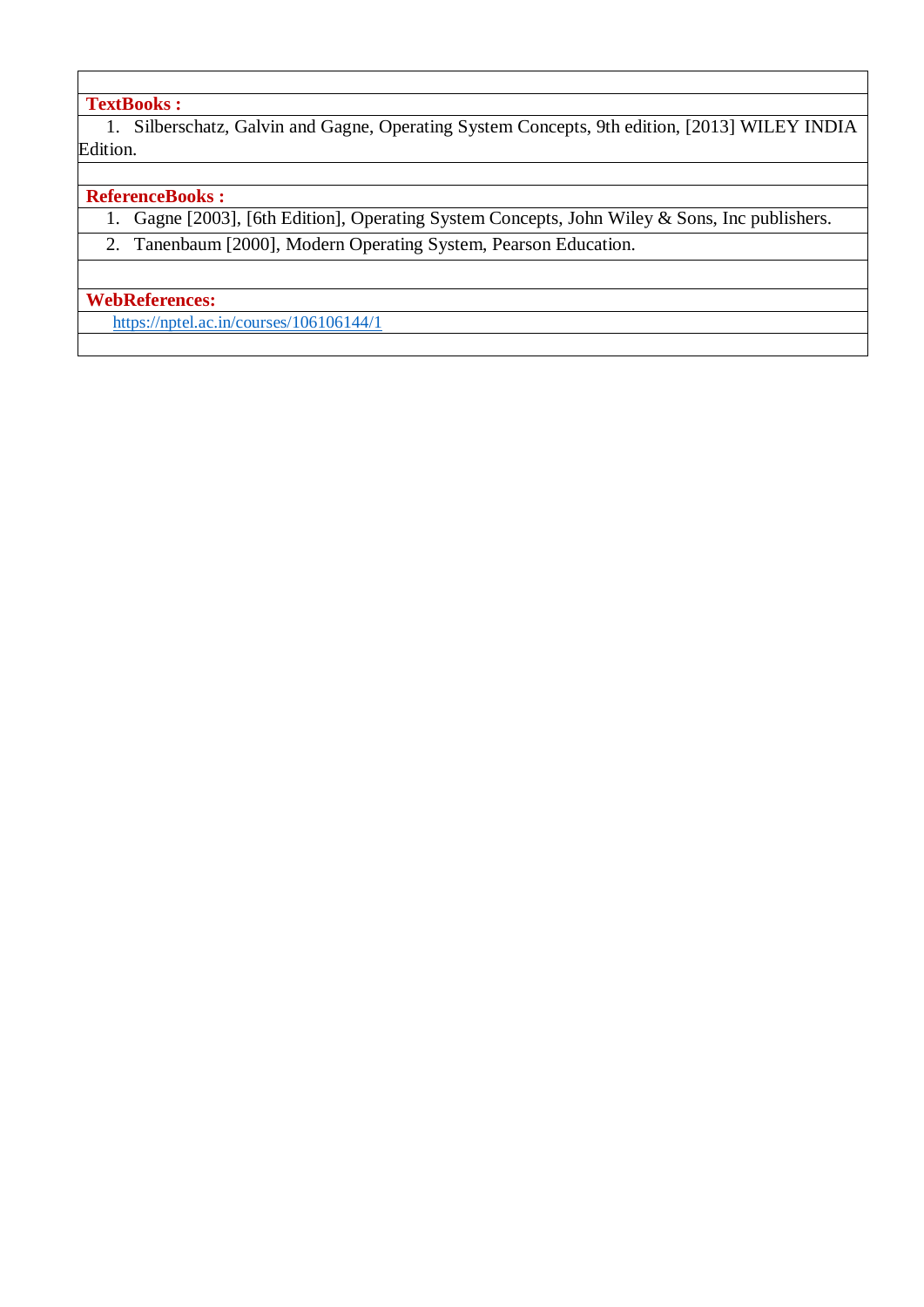# **OBJECT ORIENTED PROGRAMMING IN JAVA (OOP)**

| <b>B Tech : Minor Degree CSE</b>                                                                                                   |                   |          |                |                      | <b>Scheme: 2017</b>                                                                                 |  |  |  |  |
|------------------------------------------------------------------------------------------------------------------------------------|-------------------|----------|----------------|----------------------|-----------------------------------------------------------------------------------------------------|--|--|--|--|
| <b>CourseCode</b>                                                                                                                  | <b>Hours/Week</b> |          | <b>Credits</b> | <b>Maximum Marks</b> |                                                                                                     |  |  |  |  |
|                                                                                                                                    |                   |          |                |                      | <b>Continuous Internal Assessment</b>                                                               |  |  |  |  |
| MCS <sub>03</sub>                                                                                                                  | L                 | T        | P              | $\mathbf C$          |                                                                                                     |  |  |  |  |
|                                                                                                                                    | 3                 | $\bf{0}$ | $\bf{0}$       | $\mathbf{3}$         | 100                                                                                                 |  |  |  |  |
| <b>SessionalExamDuration:2 Hrs</b>                                                                                                 |                   |          |                |                      | <b>EndExamDuration:3 Hrs</b>                                                                        |  |  |  |  |
| <b>CourseOutcomes:</b> At the end of the course students will be able to                                                           |                   |          |                |                      |                                                                                                     |  |  |  |  |
| <b>CO1:</b> Understand the basic programming constructs.                                                                           |                   |          |                |                      |                                                                                                     |  |  |  |  |
| CO2: Explain inheritance and polymorphism using classes, objects.                                                                  |                   |          |                |                      |                                                                                                     |  |  |  |  |
| CO3: Understand the string handling methods, abstract classes and interfaces in java.                                              |                   |          |                |                      |                                                                                                     |  |  |  |  |
| CO4: Comprehend the fundamentals of exception handling and file handling mechanisms.                                               |                   |          |                |                      |                                                                                                     |  |  |  |  |
| <b>CO5:</b> Realize the java packages and applet programming.                                                                      |                   |          |                |                      |                                                                                                     |  |  |  |  |
|                                                                                                                                    |                   |          | <b>UNIT-I</b>  |                      |                                                                                                     |  |  |  |  |
| Introduction to Java: Features of Java, JDK Environment                                                                            |                   |          |                |                      |                                                                                                     |  |  |  |  |
| <b>Object Oriented Programming Concepts:</b> Classes, Abstraction,                                                                 |                   |          |                |                      | Encapsulation,<br>Inheritance,                                                                      |  |  |  |  |
| Polymorphism                                                                                                                       |                   |          |                |                      |                                                                                                     |  |  |  |  |
| Keywords, Naming Convention, Decision Making (if, switch), Looping (for, while)                                                    |                   |          |                |                      | Java Programming Fundamentals: Structure of java program, Data types, Variables, Operators,         |  |  |  |  |
|                                                                                                                                    |                   |          |                |                      |                                                                                                     |  |  |  |  |
| <b>UNIT-II</b>                                                                                                                     |                   |          |                |                      |                                                                                                     |  |  |  |  |
| Classes and Objects: Creating Classes and objects, Memory allocation for objects, Constructor,                                     |                   |          |                |                      |                                                                                                     |  |  |  |  |
| Implementation of Inheritance, Implementation of Polymorphism, Method Overloading, Method<br>Overriding, Nested and Inner classes. |                   |          |                |                      |                                                                                                     |  |  |  |  |
| <b>UNIT-III</b>                                                                                                                    |                   |          |                |                      |                                                                                                     |  |  |  |  |
|                                                                                                                                    |                   |          |                |                      | Arrays and Strings: Arrays, Creating an array, Types of Arrays, String class Methods, String Buffer |  |  |  |  |
| methods                                                                                                                            |                   |          |                |                      |                                                                                                     |  |  |  |  |
| Abstract Class, Interface: Modifiers and Access Control, Abstract classes and methods, Interfaces.                                 |                   |          |                |                      |                                                                                                     |  |  |  |  |
|                                                                                                                                    |                   |          | <b>UNIT-IV</b> |                      |                                                                                                     |  |  |  |  |
| Exception Handling: Exception types, using try catch and multiple catch, Nested try, throw, throws and                             |                   |          |                |                      |                                                                                                     |  |  |  |  |
| finally, Creating User Defined Exceptions.                                                                                         |                   |          |                |                      |                                                                                                     |  |  |  |  |
| File Handling: Byte Stream, Character Stream, File IO Basics, File Operations, creating file, reading file,                        |                   |          |                |                      |                                                                                                     |  |  |  |  |
| Writing File.                                                                                                                      |                   |          |                |                      |                                                                                                     |  |  |  |  |
| <b>UNIT-V</b>                                                                                                                      |                   |          |                |                      |                                                                                                     |  |  |  |  |
| <b>Packages:</b> Packages Concept, Creating user defined packages                                                                  |                   |          |                |                      |                                                                                                     |  |  |  |  |
| Applet Programming: Introduction, Types Applet, Applet Life cycle, Creating Applet.                                                |                   |          |                |                      |                                                                                                     |  |  |  |  |
|                                                                                                                                    |                   |          |                |                      |                                                                                                     |  |  |  |  |
| <b>TextBooks:</b>                                                                                                                  |                   |          |                |                      |                                                                                                     |  |  |  |  |
| 1. Herbert Schildt [2017], [10th Edition], Java -The Complete Reference, TATA McGraw-Hill.                                         |                   |          |                |                      |                                                                                                     |  |  |  |  |
| <b>ReferenceBooks:</b>                                                                                                             |                   |          |                |                      |                                                                                                     |  |  |  |  |
| 1. Bruce Eckel [2014], $[2^{nd}$ Edition], Thinking in Java, Pearson Education.                                                    |                   |          |                |                      |                                                                                                     |  |  |  |  |
| 2.E.Balagurusamy, Programming with Java: A primer, 5 <sup>th</sup> Edition, Tata McGraw-Hill, 2017.                                |                   |          |                |                      |                                                                                                     |  |  |  |  |
| 3.H.M Dietel and P.J Dietel [2017], [11 <sup>th</sup> Edition], Java How to Program, Pearson Ed.                                   |                   |          |                |                      |                                                                                                     |  |  |  |  |

**WebReferences:**

1. <https://nptel.ac.in/courses>

2. https://www.tutorialspoint.com/java/

3. [https://www.javatpoint.com](https://www.javatpoint.com/)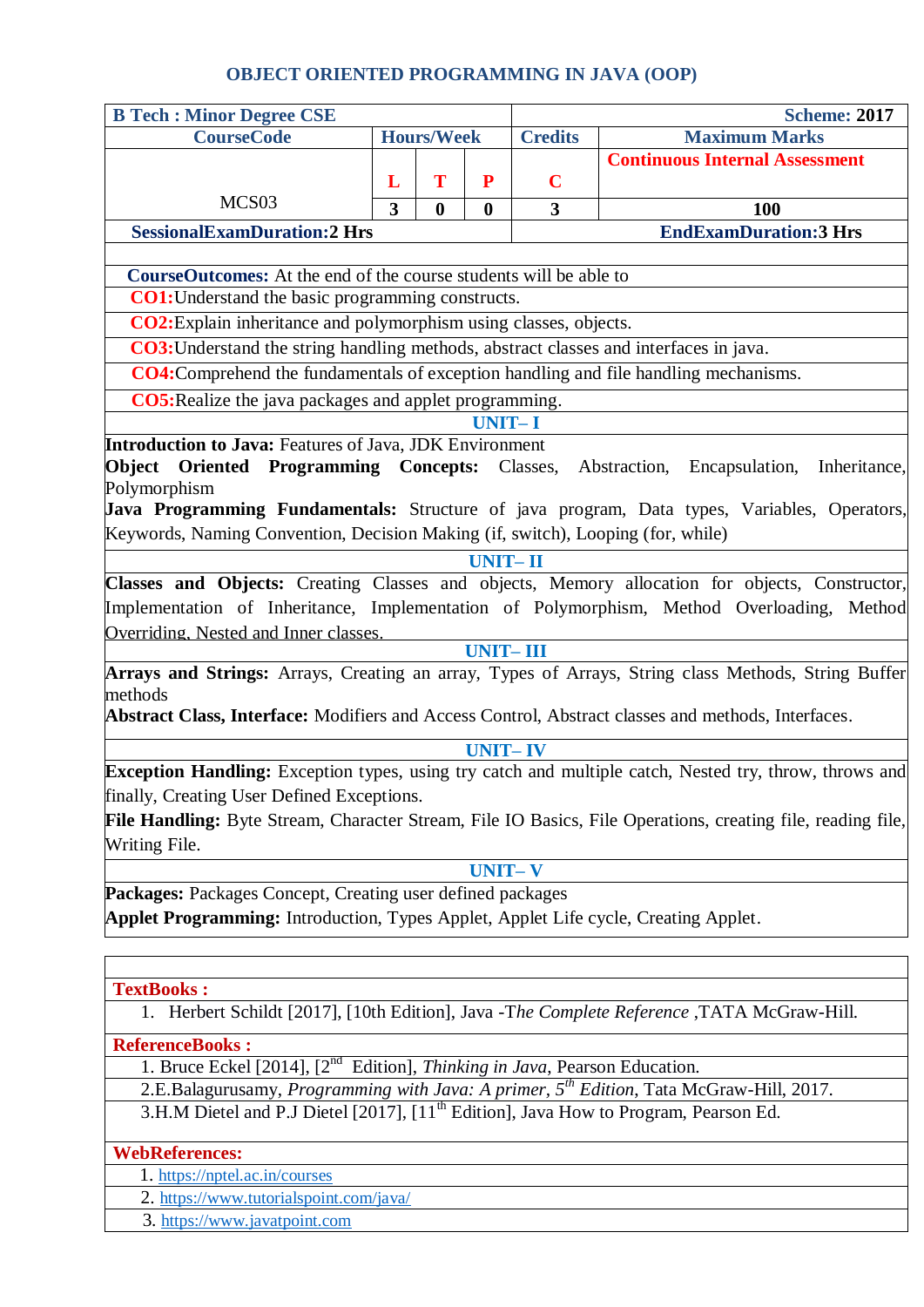# **DATABASE MANAGEMENT SYSTEMS (DBMS)**

| <b>B Tech : Minor Degree CSE</b>                                                                                                                                                                                                                                                           |   |                |                |                                        | <b>Scheme: 2017</b>                                                                                     |  |  |  |
|--------------------------------------------------------------------------------------------------------------------------------------------------------------------------------------------------------------------------------------------------------------------------------------------|---|----------------|----------------|----------------------------------------|---------------------------------------------------------------------------------------------------------|--|--|--|
| <b>Course Code</b><br><b>Hours/Week</b>                                                                                                                                                                                                                                                    |   |                |                | <b>Credits</b><br><b>Maximum Marks</b> |                                                                                                         |  |  |  |
| MCS <sub>04</sub>                                                                                                                                                                                                                                                                          | L | T              | $\mathbf P$    | $\mathbf C$                            | <b>Continuous Internal Assessment</b>                                                                   |  |  |  |
|                                                                                                                                                                                                                                                                                            | 3 | $\overline{0}$ | $\overline{0}$ | 3                                      | 100                                                                                                     |  |  |  |
| <b>Sessional Exam Duration:2 Hrs</b>                                                                                                                                                                                                                                                       |   |                |                |                                        | <b>End Exam Duration:3 Hrs.</b>                                                                         |  |  |  |
| <b>Course Outcomes:</b> At the end of the course students will be able to                                                                                                                                                                                                                  |   |                |                |                                        |                                                                                                         |  |  |  |
| <b>CO1:</b> Understand the fundamentals of databases and its working environment.                                                                                                                                                                                                          |   |                |                |                                        |                                                                                                         |  |  |  |
| <b>CO2:</b> Design real world database systems using Entity Relationship Diagrams from the requirements                                                                                                                                                                                    |   |                |                |                                        |                                                                                                         |  |  |  |
| <b>CO3:</b> Use SQL for database creation and manipulation and maintenance.                                                                                                                                                                                                                |   |                |                |                                        |                                                                                                         |  |  |  |
|                                                                                                                                                                                                                                                                                            |   |                |                |                                        | <b>CO4:</b> Apply SQL queries for Data aggregation, calculations, views, sub-queries, embedded queries. |  |  |  |
| <b>CO5:</b> Apply normalization techniques to normalize a database.                                                                                                                                                                                                                        |   |                |                |                                        |                                                                                                         |  |  |  |
|                                                                                                                                                                                                                                                                                            |   |                |                |                                        |                                                                                                         |  |  |  |
|                                                                                                                                                                                                                                                                                            |   |                |                | <b>UNIT-I</b>                          |                                                                                                         |  |  |  |
| View of Data, Data Models, Database Users, Database Architecture.                                                                                                                                                                                                                          |   |                |                |                                        | <i>Introduction</i> : Introduction to DBMS, Purpose of Database Systems, Database System Applications,  |  |  |  |
|                                                                                                                                                                                                                                                                                            |   |                |                |                                        |                                                                                                         |  |  |  |
| <b>UNIT-II</b>                                                                                                                                                                                                                                                                             |   |                |                |                                        |                                                                                                         |  |  |  |
| <b>Entity-Relationship Model:</b> Basic Concepts, Cardinality of Relationship, ER Diagram Notations, Entity-<br>Relationship Diagrams, Modelling using ER Diagrams, Reduction of an E-R Schema to Tables.                                                                                  |   |                |                |                                        |                                                                                                         |  |  |  |
| <b>UNIT-III</b>                                                                                                                                                                                                                                                                            |   |                |                |                                        |                                                                                                         |  |  |  |
| Structured Query Language (SQL): Introduction to SQL, Data types, Data Definition language<br>commands, Data Manipulation language Commands and Data control Language Commands, Candidate<br>Key, Primary key, Foreign key, Select Clause, Where Clause, Logical Connectivity's - AND, OR, |   |                |                |                                        |                                                                                                         |  |  |  |
|                                                                                                                                                                                                                                                                                            |   |                |                | <b>UNIT-IV</b>                         |                                                                                                         |  |  |  |
| Advanced SQL: Set Operations–Union, Intersect and Minus, Aggregate Functions, Join operations,<br>views, Sub Queries, Nested Queries, correlated Queries.                                                                                                                                  |   |                |                |                                        |                                                                                                         |  |  |  |
| <b>UNIT-V</b>                                                                                                                                                                                                                                                                              |   |                |                |                                        |                                                                                                         |  |  |  |
| <b>Relational Database Design:</b> Features of Good Relational Database Designs, Decomposition,<br>Normalization, Functional Dependency, Types of Normal Forms - First Normal Form, Second<br>Normal Form and Third Normal Form.                                                           |   |                |                |                                        |                                                                                                         |  |  |  |
|                                                                                                                                                                                                                                                                                            |   |                |                |                                        |                                                                                                         |  |  |  |
| <b>Text Books:</b><br>1. Henry F. Korth& Abraham Silberschatz [2005], [5 Edition], Data Base System Concepts, MC Graw<br>Hill.                                                                                                                                                             |   |                |                |                                        |                                                                                                         |  |  |  |
| <b>Reference Books:</b>                                                                                                                                                                                                                                                                    |   |                |                |                                        |                                                                                                         |  |  |  |
| 1. C J Date [2008], An Introduction to Data Base Systems, Pearson Education.                                                                                                                                                                                                               |   |                |                |                                        |                                                                                                         |  |  |  |
| 2. Elmarsi&Navathe[2015] [7 <sup>th</sup> Edition],Fundamentals of Database Systems, Pearson Education                                                                                                                                                                                     |   |                |                |                                        |                                                                                                         |  |  |  |
|                                                                                                                                                                                                                                                                                            |   |                |                |                                        |                                                                                                         |  |  |  |

#### **Web References:**

1. https://nptel.ac.in/courses/106105175/2